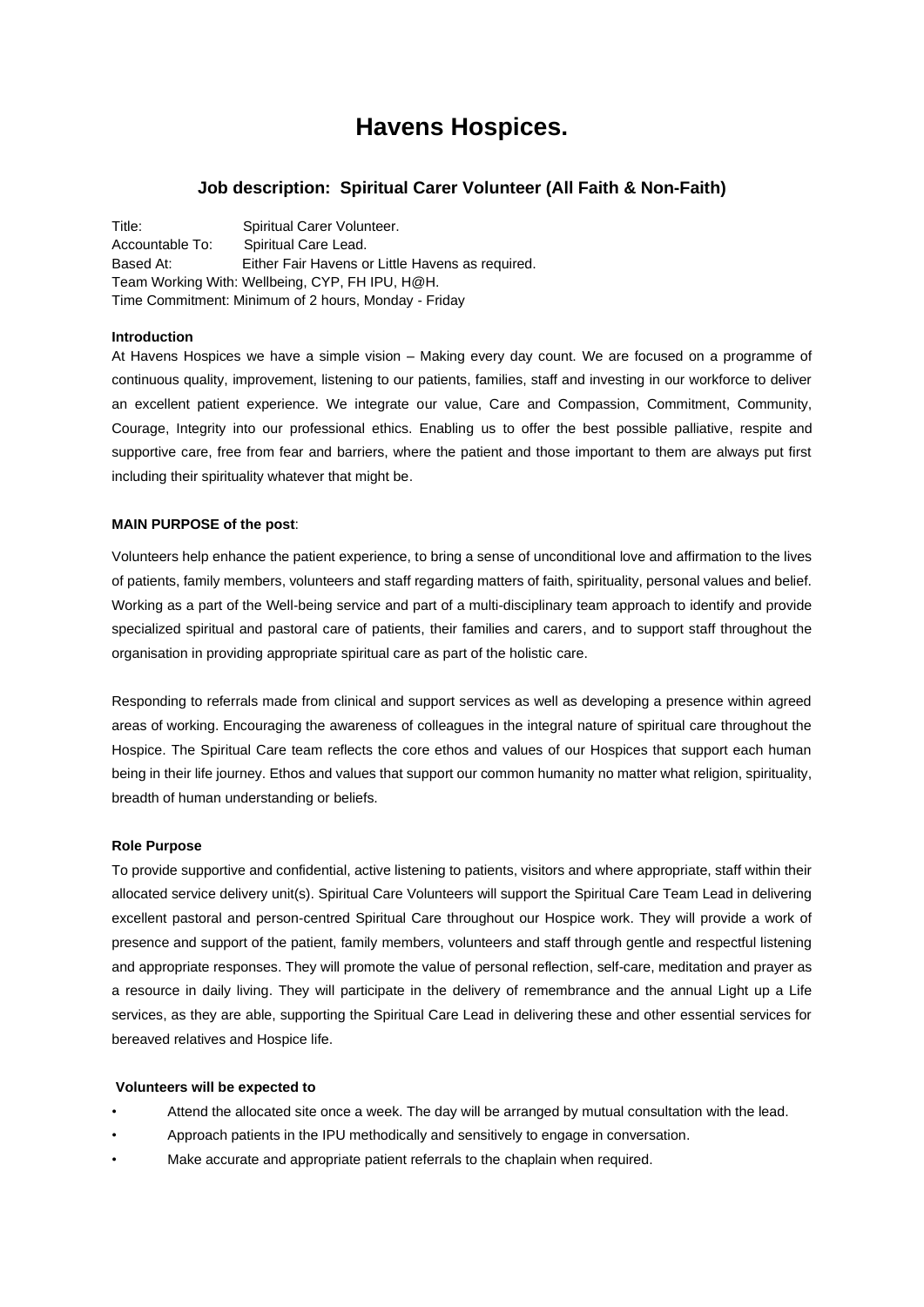• Maintain and respect confidentiality at all times and maintain excellent standards of professional behaviour when representing the spiritual care team within the organisation.

It is not the role of spiritual care volunteers to proselytise/promote their own religious belief or perspective amongst patients, visitors or staff. Doing so will result in you being asked to leave.

## **Main Activities and Duties**

- ❖ Sign in on arrival.
- ❖ Report to Ward Clerk/ Sister/ Charge-Nurse at the beginning and end of each duty period
- ❖ Offer Holy Communion to patients if agreeable.
- ❖ Participate in reflective practice/supervision sessions and annual reviews with the spiritual care lead.
- ❖ The spiritual care volunteer will be expected to liaise with the nursing staff, building good relationships with them and taking patient referrals.
- ❖ spiritual care volunteer will have the freedom to use their initiative in dealing with patients and situations, under the guidance and supervision of the lead. They will also make referrals for follow-up visits to the lead as necessary.
- ❖ spiritual care volunteer is free to end involvement in the scheme at any time after mutual discussion.

The Role Description is not intended to be exhaustive, and it is likely that duties maybe altered from time to time in the light of changing circumstances and after consultation with is the post-holders. Volunteers should not be involved in direct clinical care of patients and are expected to volunteer within the boundaries stated above. Any additional activities will need approval from your Volunteer Manager.

# **Please Note: To Apply For This Role One Of Your Referees Must Be From Your Minister Of Religion Or Equivalent**

## **Skill and Abilities**

- Understands the concept of Volunteering within Havens Hospices. (If not, please check our website).
- Believes in the organisation objectives and aims.
- Understands our Values.

### **Experience**

• Has volunteered before and if not, you are welcome to apply or contact the lead for a chat.

Role Requirements

- Have a recommendation from their minister of religion or equivalent and another referee.
- Be able to relate to people of other faiths and none.
- Provide patient-centred spiritual and pastoral care.
- Be careful not to interfere with any clinical, medical or nursing activity or give false/ill-informed assurances even with the best of intentions.
- Exercise patience and acute sensitivity always on the ward.
- Be able to recognise and maintain appropriate personal boundaries. Must not give out their personal contact details or arrange to support a patient, their family or friends outside of the hospice.

• Withstand the emotional and sometimes tiring demands of spiritual care that arise from attentive listening and sometimes from standing or seating for prolonged periods.

- The Spiritual Carer Volunteer is part of a team and will need to show their commitment to hospice voluntary work by being dependable in their visiting, and by letting the lead know of any absence whether it is planned or due to an emergency.
- Other Requirements
- Physically fit; able to stand, seat /walk.
- Willing to complete eLearning/ induction and other training
- Must wear the ID Badge whilst volunteering
- Be willing to follow all organisation Policies and Procedures.